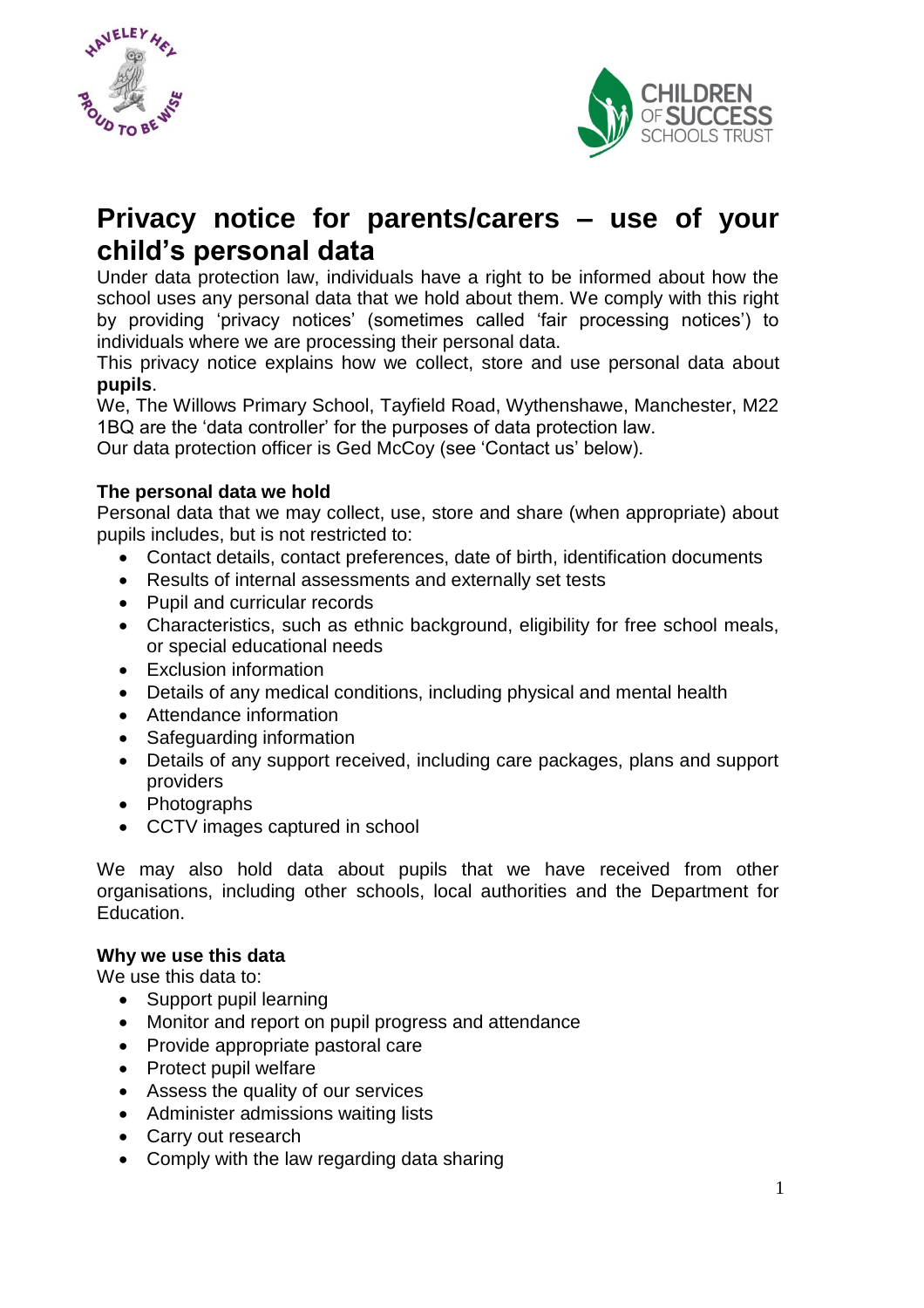



### **Our legal basis for using this data**

We only collect and use pupils' personal data when the law allows us to. Most commonly, we process it where:

- We need to comply with a legal obligation
- We need it to perform an official task in the public interest

Less commonly, we may also process pupils' personal data in situations where:

- We have obtained consent to use it in a certain way
- We need to protect the individual's vital interests (or someone else's interests)

Where we have obtained consent to use pupils' personal data, this consent can be withdrawn at any time. We will make this clear when we ask for consent, and explain how consent can be withdrawn.

Some of the reasons listed above for collecting and using pupils' personal data overlap, and there may be several grounds which justify our use of this data.

#### **Collecting this information**

While the majority of information we collect about pupils is mandatory, there is some information that can be provided voluntarily.

Whenever we seek to collect information from you or your child, we make it clear whether providing it is mandatory or optional. If it is mandatory, we will explain the possible consequences of not complying.

#### **How we store this data**

We keep personal information about pupils while they are attending our school. We may also keep it beyond their attendance at our school if this is necessary in order to comply with our legal obligations. Our Record Retention Schedule sets out how long we keep information about pupils.

A copy of our Record Retention Policy can be found on the school's website or can be requested from the school office.

#### **Data sharing**

We do not share information about pupils with any third party without consent unless the law and our policies allow us to do so.

Where it is legally required, or necessary (and it complies with data protection law) we may share personal information about pupils with:

- Our local authority to meet our legal obligations to share certain information with it, such as safeguarding concerns and exclusions
- The Department for Education
- The pupil's family and representatives
- Educators and examining bodies
- Our regulator- Ofsted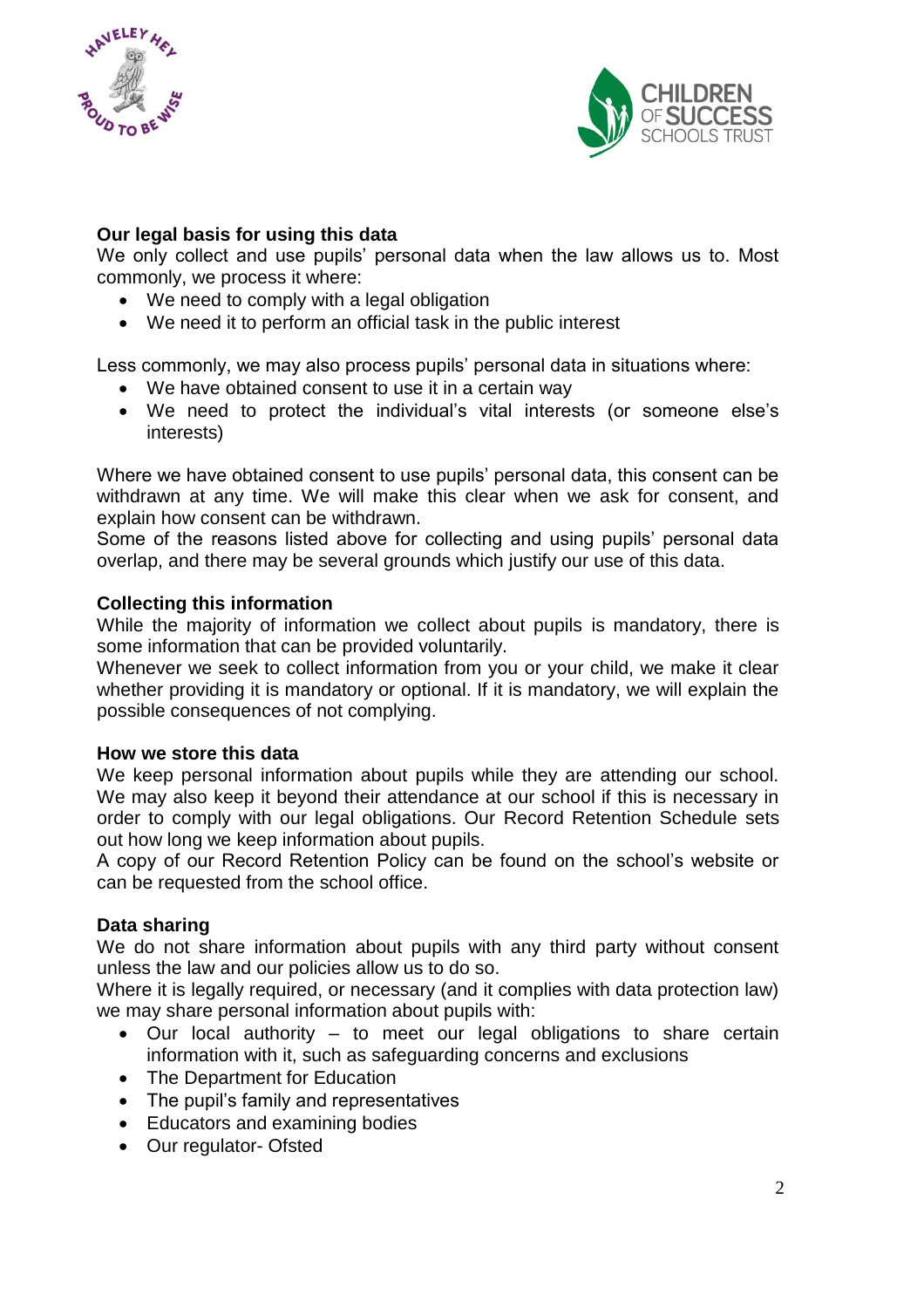



- Suppliers and service providers to enable them to provide the service we have contracted them for
- Financial organisations
- Central and local government
- Our auditors
- Survey and research organisations
- Health authorities
- Security organisations
- Health and social welfare organisations
- Professional advisers and consultants
- Charities and voluntary organisations
- Police forces, courts, tribunals
- Professional bodies

## **National Pupil Database**

We are required to provide information about pupils to the Department for Education as part of statutory data collections such as the school census and early years census.

Some of this information is then stored in the [National Pupil Database](https://www.gov.uk/government/publications/national-pupil-database-user-guide-and-supporting-information) (NPD), which is owned and managed by the Department and provides evidence on school performance to inform research.

The database is held electronically so it can easily be turned into statistics. The information is securely collected from a range of sources including schools, local authorities and exam boards.

The Department for Education may share information from the NPD with other organisations which promote children's education or wellbeing in England. Such organisations must agree to strict terms and conditions about how they will use the data.

For more information, see the Department's webpage on how it collects and [shares research data.](https://www.gov.uk/data-protection-how-we-collect-and-share-research-data)

You can also [contact the Department for Education](https://www.gov.uk/contact-dfe) with any further questions about the NPD.

#### **Parents and pupils' rights regarding personal data**

Individuals have a right to make a **'subject access request'** to gain access to personal information that the school holds about them.

Parents/carers can make a request with respect to their child's data where the child is not considered mature enough to understand their rights over their own data (usually under the age of 12), or where the child has provided consent.

If you make a subject access request, and if we do hold information about you or your child, we will:

- Give you a description of it
- Tell you why we are holding and processing it, and how long we will keep it for
- Explain where we got it from, if not from you or your child
- Tell you who it has been, or will be, shared with